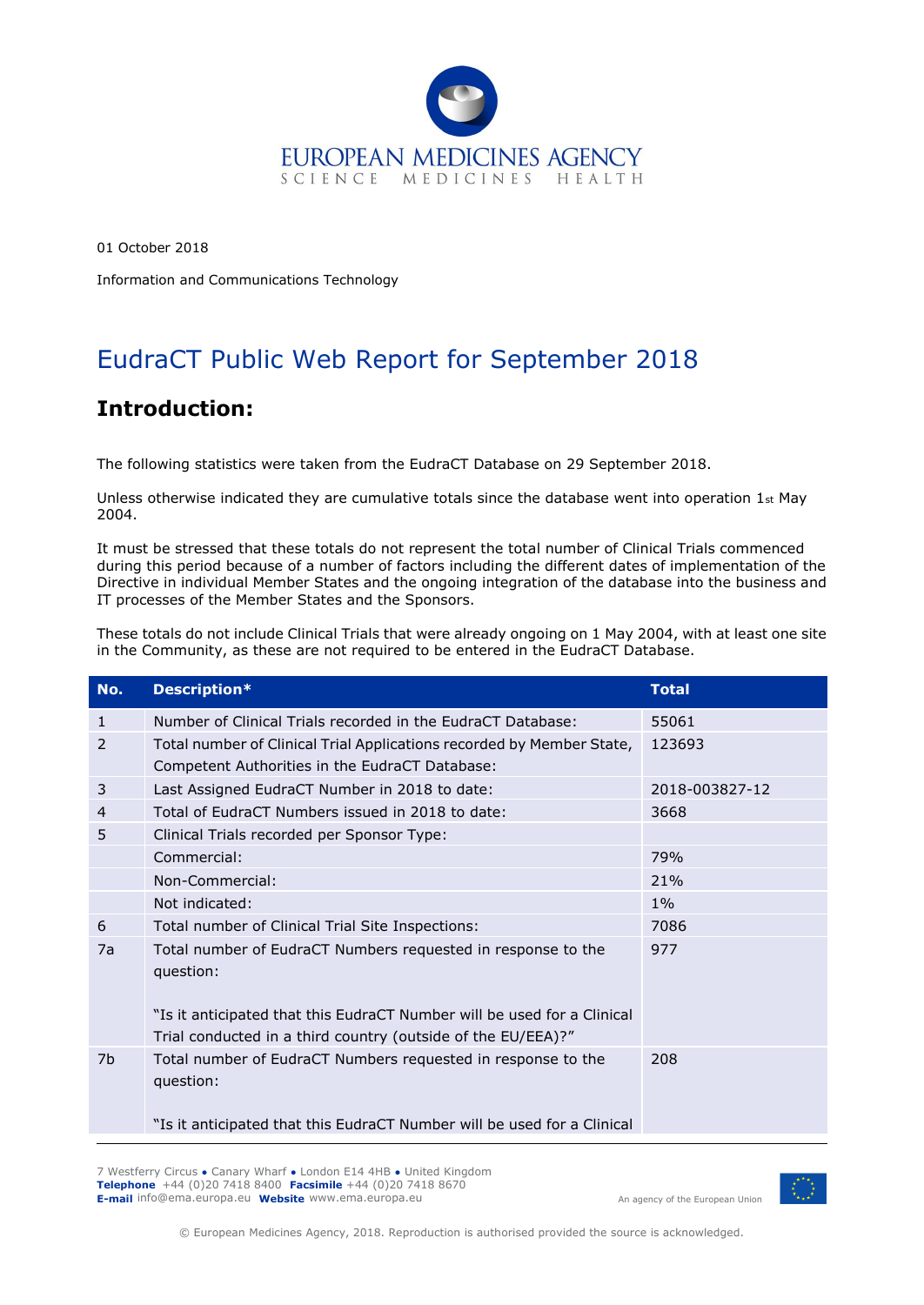Trial contained in an agreed Paediatric Investigation Plan?"

#### **\* A Description Key can be found [below](#page-1-0)**

### **Historical Information – Previous to Current Year (2018 - 2004):**

| .                                              |                          |
|------------------------------------------------|--------------------------|
| FINAL Assigned EudraCT Number in 2016:         | $2016 - 005262 - # #$    |
| FINAL Total of EudraCT Numbers issued in 2016: | 5144                     |
|                                                |                          |
| FINAL Assigned EudraCT Number in 2015:         | $2015 - 005841 - # #$    |
| FINAL Total of EudraCT Numbers issued in 2015: | 5526                     |
|                                                |                          |
| FINAL Assigned EudraCT Number in 2014:         | <b>2014-</b> 005730 -##  |
| FINAL Total of EudraCT Numbers issued in 2014: | 5549                     |
|                                                |                          |
| FINAL Assigned EudraCT Number in 2013:         | $2013 - 005592 - # #$    |
| FINAL Total of EudraCT Numbers issued in 2013: | 5406                     |
|                                                |                          |
| FINAL Assigned EudraCT Number in 2012:         | $2012 - 005849 - # #$    |
| FINAL Total of EudraCT Numbers issued in 2012: | 5399                     |
|                                                |                          |
| FINAL Assigned EudraCT Number in 2011:         | <b>2011</b> -0006344 -## |
| FINAL Total of EudraCT Numbers issued in 2011: | 6011                     |
|                                                |                          |
| FINAL Assigned EudraCT Number in 2010:         | <b>2010</b> -0024665 -## |
| FINAL Total of EudraCT Numbers issued in 2010: | 5914                     |
|                                                |                          |
| FINAL Assigned EudraCT Number in 2009:         | <b>2009</b> -0018297 -## |
| FINAL Total of EudraCT Numbers issued in 2009: | 6441                     |
|                                                |                          |
| FINAL Assigned EudraCT Number in 2008:         | <b>2008-0009334 -##</b>  |
| FINAL Total of EudraCT Numbers issued in 2008: | 9334                     |
|                                                |                          |
| FINAL Assigned EudraCT Number in 2007:         | <b>2007-0007987-##</b>   |
| FINAL Total of EudraCT Numbers issued in 2007: | 7987                     |
|                                                |                          |
| FINAL Assigned EudraCT Number in 2006:         | $2006 - 0007124 - #$ #   |
| FINAL Total of EudraCT Numbers issued in 2006: | 7124                     |
|                                                |                          |
| FINAL Assigned EudraCT Number in 2005:         | $2005 - 0006170 - # #$   |
| FINAL Total of EudraCT Numbers issued in 2005: | 6214                     |
|                                                |                          |
| FINAL Assigned EudraCT Number in 2004:         | $2004 - 0005297 - # #$   |
| FINAL Total of EudraCT Numbers issued in 2004: | 4613                     |

## <span id="page-1-0"></span>**\*Description Key**

| <b>Number Description</b>                                   |
|-------------------------------------------------------------|
| Number of Clinical Trials recorded in the EudraCT Database: |